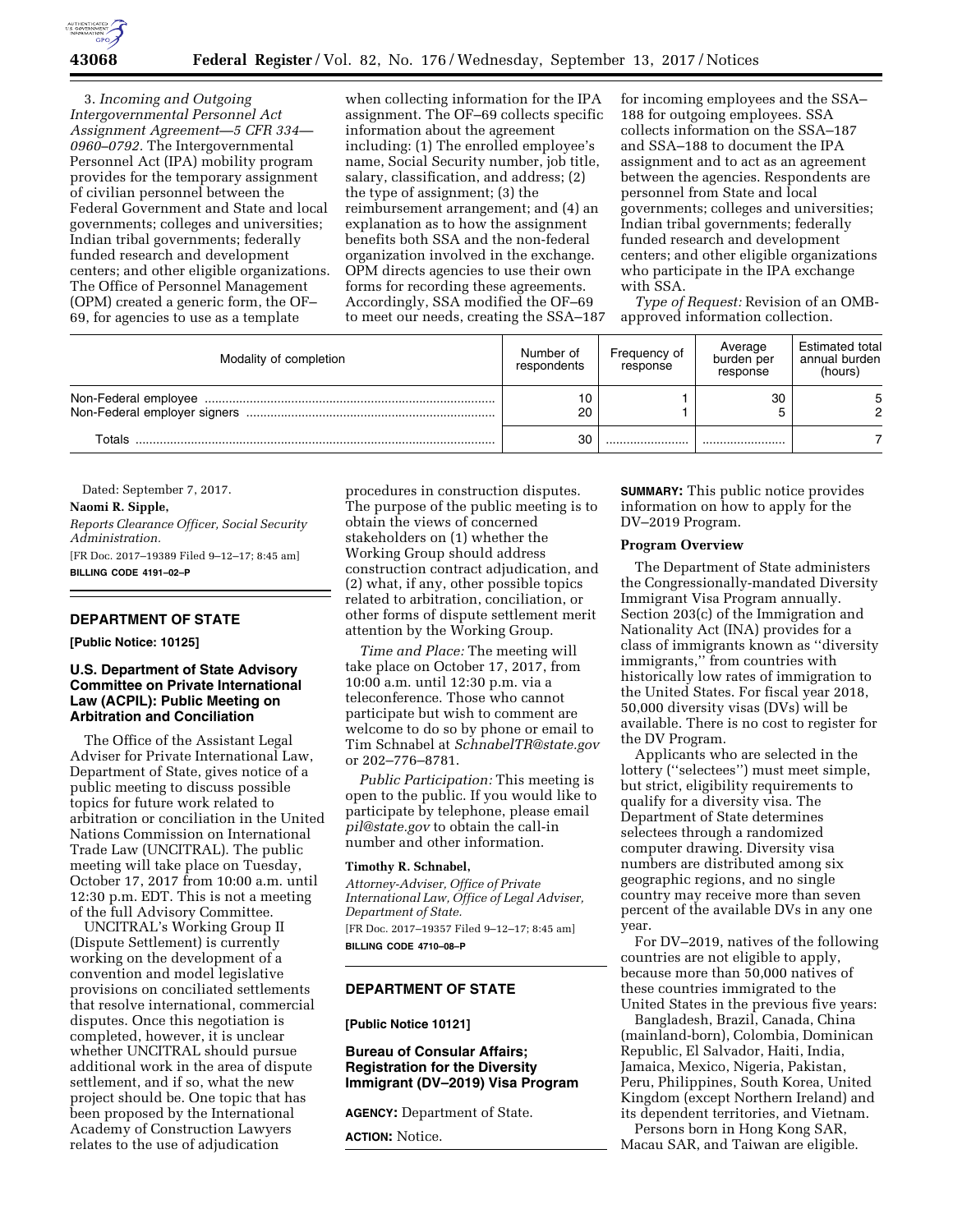year.

### **Eligibility**

*Requirement #1:* Individuals born in countries whose natives qualify may be eligible to enter.

If you were not born in an eligible country, there are two other ways you might be able to qualify.

• Was your spouse born in a country whose natives are eligible? If yes, you can claim your spouse's country of birth—provided that both you and your spouse are named on the selected entry, are found eligible for and issued diversity visas, and enter the United States simultaneously.

• Were you born in a country whose natives are ineligible, but in which neither of your parents were born or legally resident at the time of your birth? If yes, you may claim the country of birth of one of your parents if it is a country whose natives are eligible for the DV–2019 program. For more details on what this means, see the Frequently Asked Questions.

*Requirement #2:* Each applicant must meet the education*/*work experience requirement of the DV program by having either:

• At least a high school education or its equivalent, defined as successful completion of a 12-year course of formal elementary and secondary education; OR

• two years of work experience within the past five years in an occupation that requires at least two years of training or experience to perform. The Department of State will use the U.S. Department of Labor's O\*Net Online database to determine qualifying work experience. For more information about qualifying work experience for the principal DV applicant, see the Frequently Asked Questions.

Do not submit an entry to the DV program unless you meet both of these requirements.

### **Entry Period**

Applicants must submit entries for the DV–2019 DV program electronically at *dvlottery.state.gov* between noon, Eastern Daylight Time (EDT) (GMT–4), Tuesday, October 3, 2017, and noon, Eastern Standard Time (EST) (GMT–5), Tuesday, November 7, 2017. Do not wait until the last week of the registration period to enter, as heavy demand may result in Web site delays. No late entries or paper entries will be accepted. The law allows only one entry by or for each person during each registration period. The Department of State uses sophisticated technology to detect

There are no changes in eligibility this multiple entries. *Individuals with more than one entry will be disqualified.* 

# **Completing Your Electronic Entry for the DV–2019 Program**

Submit your Electronic Diversity Visa Entry Form (E–DV Entry Form or DS– 5501), online at *dvlottery.state.go*v. We will not accept incomplete entries. There is no cost to register for the DV Program.

We strongly encourage you to complete the entry form yourself, without a ''visa consultant,'' ''visa agent,'' or other facilitator who offers to help. If someone else helps you, you should be present when your entry is prepared so that you can provide the correct answers to the questions and retain the confirmation page and your unique confirmation number.

After you submit a complete entry, you will see a confirmation screen that contains your name and a unique confirmation number. Print this confirmation screen for your records. It is extremely important that you retain your confirmation page and unique confirmation number. Without this information, you will not be able to access the online system that will inform you of the status of your entry. You also should retain access to the email account listed in the E–DV. See the Frequently Asked Questions for more information about Diversity Visa scams.

Starting May 1, 2018, you will be able to check the status of your entry by returning to *dvlottery.state.gov,* clicking on *Entrant Status Check,* and entering your unique confirmation number and personal information. *Entrant Status Check* will be the sole means of informing you of your selection for DV– 2019, providing instructions on how to proceed with your application, and notifying you of your appointment for your immigrant visa interview. Please review the Frequently Asked Questions for more information about the selection process.

You must provide the following information to complete your E–DV entry:

1. Name—last/family name, first name, middle name—exactly as on your passport.

2. Gender—male or female.

3. Birth date—day, month, year.

4. City where you were born.

5. Country where you were born—Use the name of the country currently used for the place where you were born.

6. Country of eligibility for the DV Program—Your country of eligibility will normally be the same as your country of birth. Your country of

eligibility is not related to where you live.

If you were born in a country that is not eligible, please review the Frequently Asked Questions to see if there is another way you may be eligible.

7. Entrant photograph(s)—Recent photographs (taken within 6 months) of yourself, your spouse, and all your children listed on your entry. See Submitting a Digital Photograph for compositional and technical specifications. You do not need to include a photograph for a spouse or child who is already a U.S. citizen or a Lawful Permanent Resident, but you will not be penalized if you do. We cannot accept group photographs; you must submit a photograph for each individual. Your entry may be disqualified or your visa refused if the photographs are more than six months old, have been manipulated in any way, or do not meet the specifications explained below. Submitting the same photograph that you submitted with a prior year's entry) will result in disqualification. See Submitting a Digital Photograph for more information.

8. Mailing Address—In Care Of Address Line 1 Address Line 2 City/Town District/Country/Province/State

Postal Code/Zip Code Country

9. Country where you live today.

10. Phone number (optional).

11. Email address—An email address to which you have direct access, and will continue to have direct access after we notify selectees in May of next year. If your entry is selected and you respond to the notification of your selection through the *Entrant Status Check,* you will receive follow-up email communication from the Department of State notifying you that details of your immigrant visa interview are available on *Entrant Status Check.* The Department of State will never send you an email telling you that you have been selected for the DV program. See the Frequently Asked Questions for more information about the selection process.

12. Highest level of education you have achieved, as of today: (1) Primary school only, (2) Some high school, no diploma, (3) High school diploma, (4) Vocational school, (5) Some university courses, (6) University degree, (7) Some graduate-level courses, (8) Master's degree, (9) Some doctoral-level courses, and (10) Doctorate. See the Frequently Asked Questions for more information about educational requirements.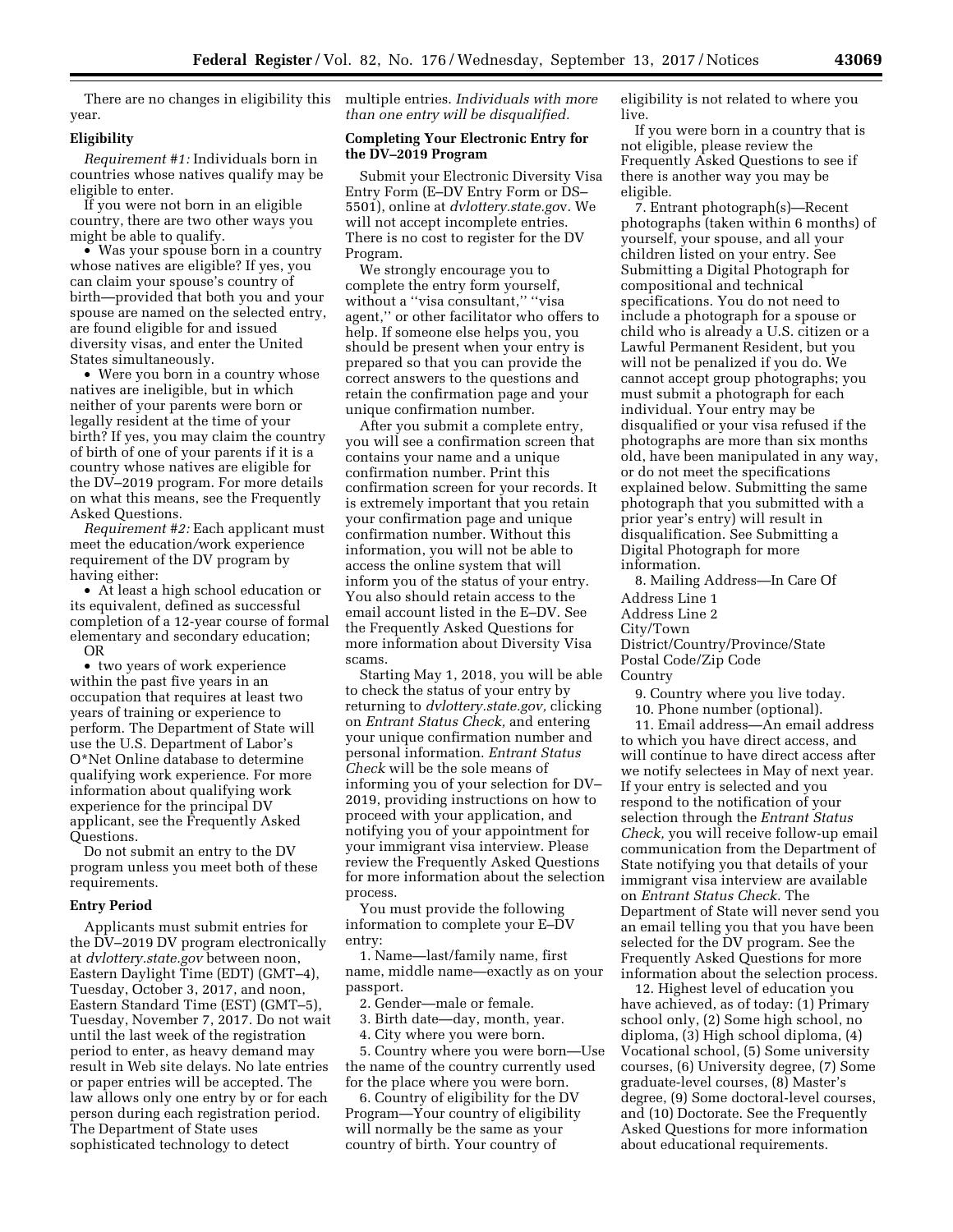13. Current marital status—(1) Unmarried, (2) married and my spouse is NOT a U.S. citizen or U.S. LPR, (3) married and my spouse IS a U.S. citizen or U.S. LPR, (4) divorced, (5) widowed, or (6) legally separated. Enter the name, date of birth, gender, city/town of birth, country of birth of your spouse, and a photograph of your spouse meeting the same technical specifications as your photo.

Failure to list your eligible spouse will result in disqualification of the principal applicant and refusal of all visas in the case at the time of the visa interview. You must list your spouse even if you currently are separated from him/her, unless you are legally separated. Legal separation is an arrangement when a couple remain married but live apart, following a court order. If you and your spouse are legally separated, your spouse will not be able to immigrate with you through the Diversity Visa program. You will not be penalized if you choose to enter the name of a spouse from whom you are legally separated. If you are not legally separated by a court order, you must include your spouse even if you plan to be divorced before you apply for the Diversity Visa. Failure to list your eligible spouse is grounds for disqualification.

If your spouse is a U.S. citizen or Lawful Permanent Resident, do not list him/her in your entry. A spouse who is already a U.S. citizen or a Lawful Permanent Resident will not require or be issued a DV visa. Therefore, if you select ''married and my spouse IS a U.S. citizen or U.S. LPR'' on your entry, you will not be prompted to include further information on your spouse. See the Frequently Asked Questions for more information about family members.

14. Number of children—List the name, date of birth, gender, city/town of birth, and country of birth for all living unmarried children under 21 years of age, regardless . Submit individual photographs of each of your children using the same technical specifications as your own photograph.

Be sure to include:

• All living natural children;

• all living children legally adopted by you; and,

• all living step-children who are unmarried and under the age of 21 on the date of your electronic entry, even if you are no longer legally married to the child's parent, and even if the child does not currently reside with you and/ or will not immigrate with you.

Married children and children over the age of 21 are not eligible for the DV. However, the Child Status Protection Act protects children from ''aging out''

in certain circumstances. If you submit your DV entry before your unmarried child turns 21, and the child turns 21 before visa issuance, it is possible that he or she may be treated as though he or she were under 21 for visa-processing purposes.

A child who is already a U.S. citizen or a Lawful Permanent Resident will not require or be issued a diversity visa, and you will not be penalized for either including or omitting such family members from your entry.

Failure to list all children who are eligible will result in disqualification of the principal applicant and refusal of all visas in the case at the time of the visa interview. See the Frequently Asked Questions for more information about family members.

See the Frequently Asked Questions for more information about completing your Electronic Entry for the DV–2019 Program.

### **Selection of Applicants**

Based on the allocations of available visas in each region and country, the Department of State will randomly select individuals by computer from among qualified entries. All DV–2019 entrants must go to the *Entrant Status Check* using the unique confirmation number saved from their DV–2019 online entry registration to find out whether their entry has been selected in the DV program. *Entrant Status Check*  will be available on the E–DV Web site at *dvlottery.state.gov* starting May 1, 2018, through at least September 30, 2019.

If your entry is selected, you will be directed to a confirmation page that will provide further instructions, including information on fees connected with immigration to the United States. *Entrant Status Check* will be the ONLY means by which the Department of State notifies selectees of their selection for DV–2019. The Department of State will not mail out notification letters or notify selectees by email. U.S. embassies and consulates will not provide a list of selectees. Individuals who have not been selected also will be notified ONLY through *Entrant Status Check.*  You are strongly encouraged to access *Entrant Status Check* yourself and not to rely on someone else to check and inform you.

In order to immigrate, DV selectees must be admissible to the United States. The DS–260, Online Immigrant Visa and Alien Registration Application, electronically, and the consular officer, in person will ask you questions about your eligibility to immigrate, and these questions include criminal and security related grounds.

All eligible selectees, including family members, must be issued by September 30, 2019. Under no circumstances can the Department of State issue DVs or approve adjustments after this date, nor can family members obtain DVs to follow-to-join the principal applicant in the United States after this date. See the Frequently Asked Questions for more information about the selection process.

# **Submitting a Digital Photograph (Image)**

You can take a new digital photograph or scan a recent photographic print, taken within the last 6 months, with a digital scanner, as long as it meets the compositional and technical specifications listed below. Test your photos through the photo validation link on the E–DV Web site, which provides additional technical advice on photo composition and examples of acceptable and unacceptable photos. Do not submit an old photograph. Submitting the same photograph that was submitted with a prior year's entry, a photograph that has been manipulated, or a photograph that does not meet the specifications below will result in disqualification.

Photographs must be in 24-bit color depth. If you are using a scanner, the settings must be for True Color or 24-bit color mode. See the additional scanning requirements below.

#### **Compositional Specifications**

• *Head Position:* You must directly face the camera. The subject's head should not be tilted up, down, or to the side. The head height or facial region size (measured from the top of the head, including the hair, to the bottom of the chin) must be between 50 percent and 69 percent of the image's total height. The eye height (measured from the bottom of the image to the level of the eyes) should be between 56 percent and 69 percent of the image's height.

• *Light-colored Background:* The subject should be in front of a neutral, light-colored background.

• *Focus:* The photograph must be in focus.

• *No Eyewear:* The subject must not wear glasses or other items that detract from the face.

• *No Head Coverings or Hats:* Head coverings or hats worn for religious beliefs are acceptable, but the head covering may not obscure any portion of the face. Tribal or other headgear not religious in nature may not be worn. Photographs of military, airline, or other personnel wearing hats will not be accepted.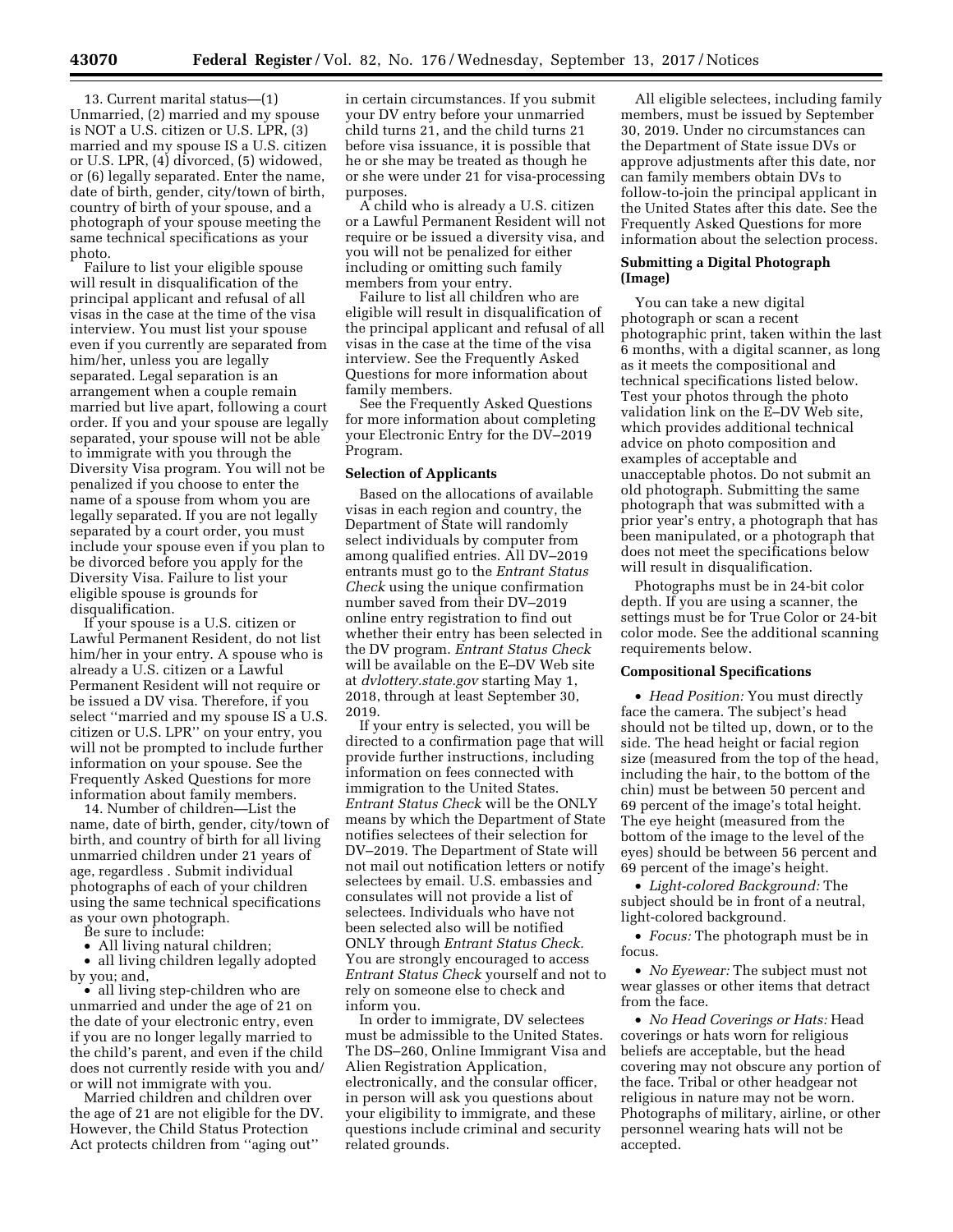### **Technical Specifications**

• Taking a New Digital Image. If you submit a new digital image, it must meet the following specifications:

Æ *Image File Format:* The image must be in the Joint Photographic Experts Group (JPEG) format.

Æ *Image File Size:* The maximum image file size is 240 kilobytes (240KB).

Æ *Image Resolution and Dimensions:*  Minimum acceptable dimensions are 600 pixels (width)  $\times$  600 pixels (height) up to 1200 pixels  $\times$  1200 pixels. Image pixel dimensions must be in a square aspect ratio (meaning the height must be equal to the width).

Æ *Image Color Depth:* Image must be in color (24 bits per pixel). 24-bit black and white or 8-bit images will not be accepted.

• Scanning a Submitted Photograph. Before you scan a photographic print, make sure it meets the color and compositional specifications listed above. Scan the print using the following scanner specifications:

Æ *Scanner Resolution:* Scanned at a resolution of at least 300 dots per inch (dpi).

 $\overline{\circ}$  *Image File Format:* The image must be in the Joint Photographic Experts Group (JPEG) format.

Æ *Image File Size:* The maximum image file size is 240 kilobytes (240 KB).

Æ *Image Color Depth:* 24-bit color. [Note that black and white, monochrome, or grayscale images will not be accepted.]

### **Frequently Asked Questions (FAQ's)**

# *Eligibility*

1. What do the terms ''Native'' and ''Chargeability'' mean?

''Native'' ordinarily means someone born in a particular country, regardless of the individual's current country of residence or nationality. ''Native'' can also mean someone who is entitled to be ''charged'' to a country other than the one in which he/she was born under the provisions of Section 202(b) of the Immigration and Nationality Act.

Because there is a numerical limitation on immigrants who enter from a country or geographic region, each individual is ''charged'' to a country. Your chargeability'' refers to the country towards which limitation you count. Your country of eligibility will normally be the same as your country of birth. However, you may choose your country of eligibility as the country of birth of your spouse, or the country of birth of either of your parents if you were born in a country in which neither parent was born and in which the parents were not resident at the time of your birth. These are the only three ways to select your country of chargeability.

If you claim alternate chargeability through either of the above, you must provide an explanation on the E–DV Entry Form, in question #6. Listing an incorrect country of eligibility or chargeability (*i.e.,* one to which you cannot establish a valid claim) will disqualify your entry.

2. Can I still apply if I was not born in a qualifying country?

There are two circumstances in which you still might be eligible to apply. First, if your derivative spouse was born in an eligible country, you may claim chargeability to that country. As your eligibility is based on your spouse, you will only be issued a DV–1 immigrant visa if your spouse is also eligible for and issued a DV–2 visa. Both of you must enter the United States together using your DVs. Similarly, your minor dependent child can be ''charged'' to a parent's country of birth.

Second, you can be ''charged'' to the country of birth of either of your parents as long as neither of your parents was born in or a resident of your country of birth at the time of your birth. People are not generally considered residents of a country in which they were not born or legally naturalized, if they were only visiting, studying in the country temporarily, or stationed temporarily for business or professional reasons on behalf of a company or government from a different country other than the one in which you were born.

If you claim alternate chargeability through either of the above, you must provide an explanation on the E–DV Entry Form, in question #6. Listing an incorrect country of eligibility or chargeability (*i.e.,* one to which you cannot establish a valid claim) will disqualify your entry.

3. Why do natives of certain countries not qualify for the DV program?

DVs are intended to provide an immigration opportunity for persons who are not from ''high admission'' countries. The law defines ''high admission countries'' as those from which a total of 50,000 persons in the Family-Sponsored and Employment-Based visa categories immigrated to the United States during the previous five years. Each year, U.S. Citizenship and Immigration Services (USCIS) counts the family and employment immigrant admission and adjustment of status numbers for the previous five years to identify the countries that are considered ''high admission'' and whose natives will therefore be

ineligible for the annual diversity visa program. Because USCIS makes this calculation annually, the list of countries whose natives are eligible or not eligible may change from one year to the next.

4. How many DV–2019 visas will go to natives of each region and eligible country?

United States Citizenship and Immigration Services (USCIS) determines the regional DV limits for each year according to a formula specified in Section 203(c) of the Immigration and Nationality Act (INA). The number of visas the Department of State eventually will issue to natives of each country will depend on the regional limits established, how many entrants come from each country, and how many of the selected entrants are found eligible for the visa. No more than seven percent of the total visas available can go to natives of any one country.

5. What are the requirements for education or work experience?

U.S. immigration law and regulations require that every DV entrant must have at least a high school education or its equivalent or have two years of work experience within the past five years in an occupation that requires at least two years of training or experience. A ''high school education or equivalent'' is defined as successful completion of a 12-year course of elementary and secondary education in the United States OR the successful completion in another country of a formal course of elementary and secondary education comparable to a high school education in the United States. Only formal courses of study meet this requirement; correspondence programs or equivalency certificates (such as the General Equivalency Diploma G.E.D.) are not acceptable. You must present documentary proof of education or work experience to the consular officer at the time of the visa interview.

If you do not meet the requirements for education or work experience, your entry will be disqualified at the time of your visa interview, and no visas will be issued to you or any of your family members.

6. What occupations qualify for the DV program?

The U.S. Department of Labor's (DOL) O\*Net OnLine database will be used to determine qualifying work experience. The O\*Net Online Database groups job experience into five ''job zones.'' While the DOL Web site lists many occupations, not all occupations qualify for the DV Program. To qualify for a DV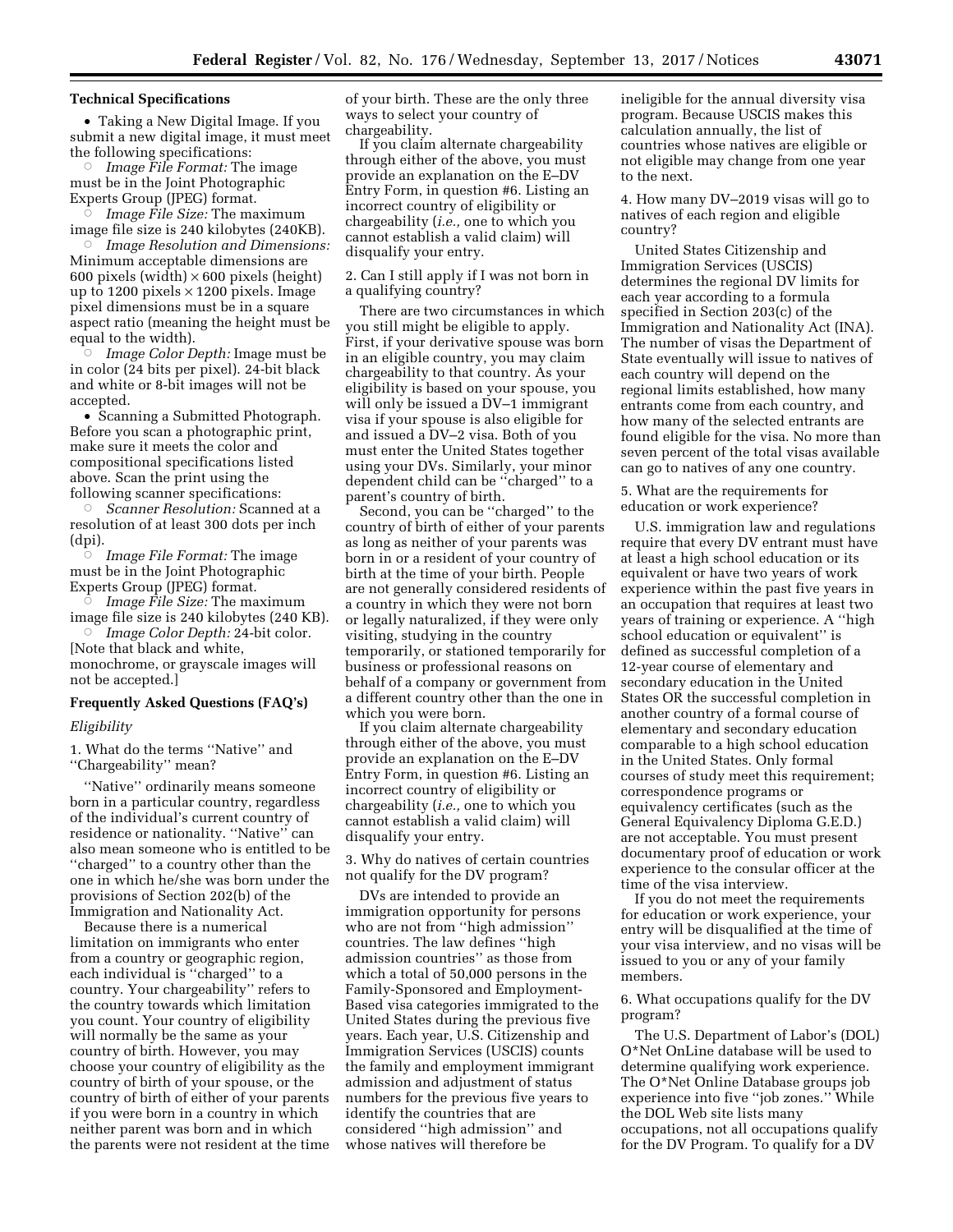on the basis of your work experience, you must have, within the past five years, two years of experience in an occupation that is classified in a Specific Vocational Preparation (SVP) range of 7.0 or higher.

If you do not meet the requirements for education or work experience, your entry will be disqualified at the time of your visa interview, and no visas will be issued to you or any of your family members.

How can I find the qualifying DV occupations in the department of labor's O\*Net Online Database?

When you are in O\*Net OnLine, follow these steps to find out if your occupation qualifies:

1. Under ''Find Occupations'' select ''Job Family'' from the pull down;

2. Browse by ''Job Family,'' make your selection, and click ''GO;''

3. Click on the link for your specific occupation.

4. Select the tab ''Job Zone'' to find the designated Job Zone number and Specific Vocational Preparation (SVP) rating range.

As an example, select Aerospace Engineers. At the bottom of the Summary Report for Aerospace Engineers, under the Job Zone section, you will find the designated Job Zone 4, SVP Range, 7.0 to < 8.0. Using this example, Aerospace Engineering is a qualifying occupation.

For additional information, see the Diversity Visa—List of Occupations Web page *(travel.state.gov/visa/ immigrants/types/types*\_*1319.html).* 

7. Is there a minimum age to apply for the DV program?

There is no minimum age to apply, but the requirement of a high school education or work experience for each principal applicant at the time of application will effectively disqualify most persons who are under age 18.

# *Completing Your Electronic Entry for the DV Program*

### 8. When can I submit my entry?

The DV–2019 entry period will run from 12:00 p.m. (noon), Eastern Daylight Time (EST) (GMT–4), Tuesday, October 3, 2017, until 12:00 p.m. (noon), Eastern Standard Time (EDT) (GMT–5), Tuesday, November 7, 2017. Each year, millions of people submit entries. Holding the entry period on these dates ensures selectees receive notification in a timely manner and gives both the visa applicants and our embassies and consulates time to prepare and complete cases for visa issuance.

We strongly encourage you to enter early during the registration period.

Excessive demand at the end of the registration period may slow the system down. We cannot accept entries after noon EST Tuesday, November 7, 2017.

9. I am in the United States. Can I enter the DV program?

Yes, an entrant may apply while in the United States or another country. An entrant may submit an entry from any location.

10. Can I only enter once during the registration period?

Yes, the law allows only one entry by or for each person during each registration period. The Department of State uses sophisticated technology to detect multiple entries. *Individuals with more than one entry will be disqualified.* 

11. May my spouse and I each submit a separate entry?

Yes, a husband and a wife may each submit one entry if each meets the eligibility requirements. If either spouse is selected, the other is entitled to apply as a derivative dependent.

12. What family members must I include in my DV entry?

*Spouse:* If you are legally married, you must list your spouse (husband or wife) regardless . You must list your spouse even if you are currently separated from him/her, unless you are legally separated. Legal separation is an arrangement when a couple remain married but live apart, following a court order. If you and your spouse are legally separated, your spouse will not be able to immigrate with you through the Diversity Visa program. You will not be penalized if you choose to enter the name of a spouse from whom you are legally separated. If you are not legally separated by a court order, you must include your spouse even if you plan to be divorced before you apply for the Diversity Visa. Failure to list your eligible spouse is grounds for disqualification. If you are divorced or your spouse is deceased, you do not have to list your former spouse.

The only exception to this requirement is if your spouse is already a U.S. citizen or U.S. Lawful Permanent Resident. A spouse who is already a U.S. citizen or a Lawful Permanent Resident will not require or be issued a DV. Therefore, if you select ''married and my spouse IS a U.S. citizen or U.S. LPR'' on your entry, you will not be able to include further information on your spouse.

*Children:* You must list ALL your living children who are unmarried and under 21 years of age at the time of your initial E–DV entry, whether they are

your natural children, your stepchildren (even if you are now divorced from that child's parent), your spouse's children, or children you have formally adopted in accordance with the applicable laws. List all children under 21 years of age at the time of your electronic entry, even if they no longer reside with you or you do not intend for them to immigrate under the DV program. You are not required to list children who are already U.S. citizens or Lawful Permanent Residents, though you will not be penalized if you do include them.

Parents and siblings of the entrant are ineligible to receive DV visas as dependents, and you should not include them in your entry.

If you list family members on your entry, they are not required to apply for a visa or to immigrate or travel with you. However, if you fail to include an eligible dependent on your original entry, your case will be disqualified at the time of your visa interview and no visas will be issued to you or any of your family members. This only applies to those who were family members at the time the original application was submitted, not those acquired at a later date. Your spouse, if eligible to enter, may still submit a separate entry even though he or she is listed on your entry, as long as both entries include details on all dependents in your family (see FAQ #12 above).

13. Must I submit my own entry, or can someone else do it for me?

We encourage you to prepare and submit your own entry, but you may have someone submit the entry for you. Regardless of whether you submit your own entry, or an attorney, friend, relative, or someone else submits it on your behalf, only one entry may be submitted in your name. You, as the entrant, are responsible for ensuring that information in the entry is correct and complete; entries that are not correct or complete may be disqualified. Entrants should keep their own confirmation number so that they are able to independently check the status of their entry using Entrant Status Check at *dvlottery.state.gov.* Entrants should keep retain access to the email account used in the E–DV submission.

14. I'm already registered for an immigrant visa in another category. Can I still apply for the DV program?

Yes. Your DV registration will not make you ineligible for another immigrant visa classification.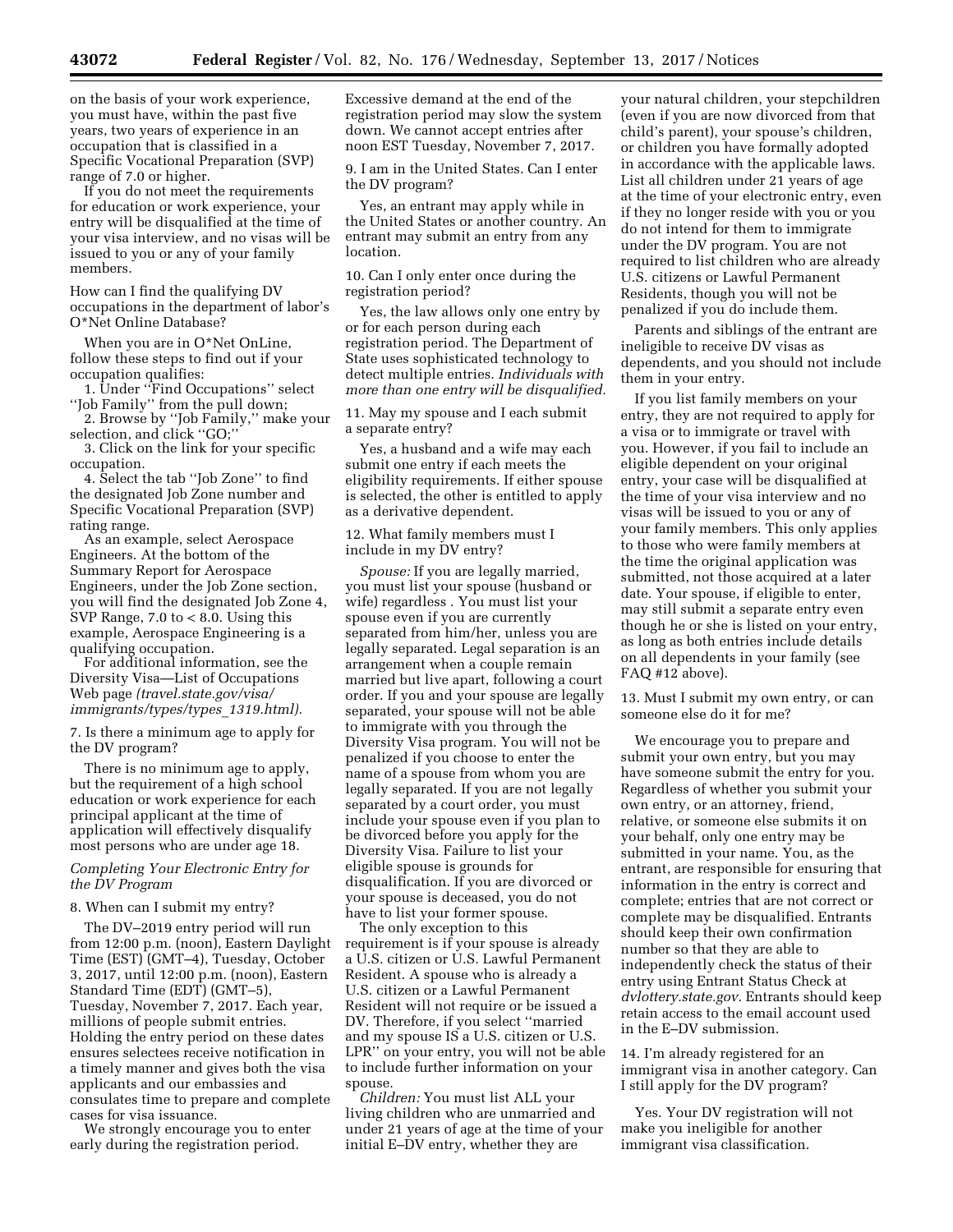15. When will E–DV be available online?

You can enter online during the registration period beginning at 12:00 p.m. (noon) Eastern Daylight Time (EDT) (GMT–4) on Tuesday, October 3, 2017, and ending at 12:00 p.m. (noon) Eastern Standard Time (EST) (GMT–5) on Tuesday, November 7, 2017.

Can I download and save the E–DV entry form into a word processing program and finish it later?

No, you will not be able to save the form into another program for completion and submission later. The E–DV Entry Form is a Web form only. You must fill in the information and submit it while online.

16. Can I save the form online and finish it later?

No. The E–DV Entry Form is designed to be completed and submitted at one time. You will have 60 minutes starting from when you download the form to complete and submit your entry through the E–DV Web site. If you exceed the 60 minute limit and have not submitted your complete entry electronically, the system discards any information already entered. The system deletes any partial entries so that they are not accidentally identified as duplicates of a later, complete entry. Read the DV instructions completely before you start to complete the form online, so that you know exactly what information you will need.

17. I don't have a scanner. Can I send photographs to someone in the United States to scan them, save them, and mail them back to me so I can use them in my entry?

Yes, as long as the photograph meets the requirements in the instructions and is electronically submitted with, and at the same time as, the E–DV online entry. You must already have the scanned photograph file when you submit the entry online; it cannot be submitted separately from the online application. The entire entry (photograph and application together) can be submitted electronically from the United States or from overseas.

18. According to the procedures, the system will reject my E–DV entry form if my photos don't meet the specifications. Can I resubmit my entry?

Yes, as long as you complete your submission by 12:00 p.m. (noon) Eastern Standard Time (EST) (GMT–5) on Tuesday, November 7, 2017. If your photo(s) did not meet the specifications, the E–DV Web site will not accept your entry, so you will not receive a

confirmation notice. However, given the unpredictable nature of the Internet, you may not receive the rejection notice immediately. If you can correct the photo(s) and re-send the Form Part One or Two within 60 minutes, you may be able to successfully submit the entry. Otherwise, you will have to restart the entire entry process. You can try to submit an application as many times as is necessary until a complete application is submitted and you receive the confirmation notice. Once you receive a confirmation notice, your entry is complete and you should NOT submit any additional entries.

19. How soon after I submit my entry will I receive the electronic confirmation notice?

You should receive the confirmation notice immediately, including a confirmation number that you must record and keep. However, the unpredictable nature of the Internet can result in delays. You can hit the ''Submit'' button as many times as is necessary until a complete application is submitted and you receive the confirmation notice. However, once you receive a confirmation notice, do not resubmit your information.

20. I hit the ''SUBMIT'' button, but did not receive a confirmation number. If I submit another entry, will I be disqualified?

If you did not receive a confirmation number, your entry was not recorded. You must submit another entry. It will not be counted as a duplicate. Once you receive a confirmation number, do not resubmit your information.

#### *Selection*

# 21. How do I know if I am selected?

You must use your confirmation number to access the Entrant Status Check available on the E–DV Web site at *dvlottery.state.gov* starting May 1, 2018 through September 30, 2019. Entrant Status Check is the sole means by which the Department of State will notify you if you are selected, provided further instructions on your visa application, and notify you of your immigrant visa interview appointment date and time. The only authorized Department of State Web site for official online entry in the Diversity Visa Program and Entrant Status Check is *dvlottery.state.gov.* 

*The Department of State will NOT contact you to tell you that you have been selected* (see FAQ #24).

22. How will I know if I am not selected? Will I be notified?

You may check the status of your DV– 2019 entry through the Entrant Status Check on the E–DV Web site at *dvlottery.state.gov* starting May 1, 2018, until September 30, 2019. Keep your confirmation number until at least September 30, 2019. (Status information for the previous year's DV program, DV– 2018, is available online from May 2, 2017, through September 30, 2018.) If your entry is not selected, you will not receive any additional instructions.

23. What if I lose my confirmation number?

You must have your confirmation number to access Entrant Status Check. A tool is now available in Entrant Status Check (ESC) on the eDV Web site that will allow you to retrieve your confirmation number via the email address with which you registered by entering certain personal information to confirm your identity.

U.S. embassies and consulates and the Kentucky Consular Center are unable to check your selection status for you or provide your confirmation number to you directly (other than through the ESC retrieval tool). The Department of State is NOT able to provide a list of those selected to continue the visa process.

24. Will I receive information from the Department of State by email or by postal mail?

The Department of State will not send you a notification letter. The U.S. government has never sent emails to notify individuals that they have been selected, and there are no plans to use email for this purpose for the DV–2019 program. If you are a selectee, you will only receive email communications regarding your visa appointment *after*  you have responded to the notification instructions on Entrant Status Check. These emails will not contain information on the actual appointment date and time; they will simply tell you that appointment details are available, and you must then access Entrant Status Check for details. The Department of State may send emails reminding DV lottery applicants to check the ESC for their status. However, such emails will never indicate whether the lottery applicant was or was not selected.

Only Internet sites that end with the ''.gov'' domain suffix are official U.S. government Web sites. Many other Web sites (*e.g.,* with the suffixes ''.com,'' ''.org,'' or ''.net'') provide immigration and visa-related information and services. The Department of State does not endorse, recommend, or sponsor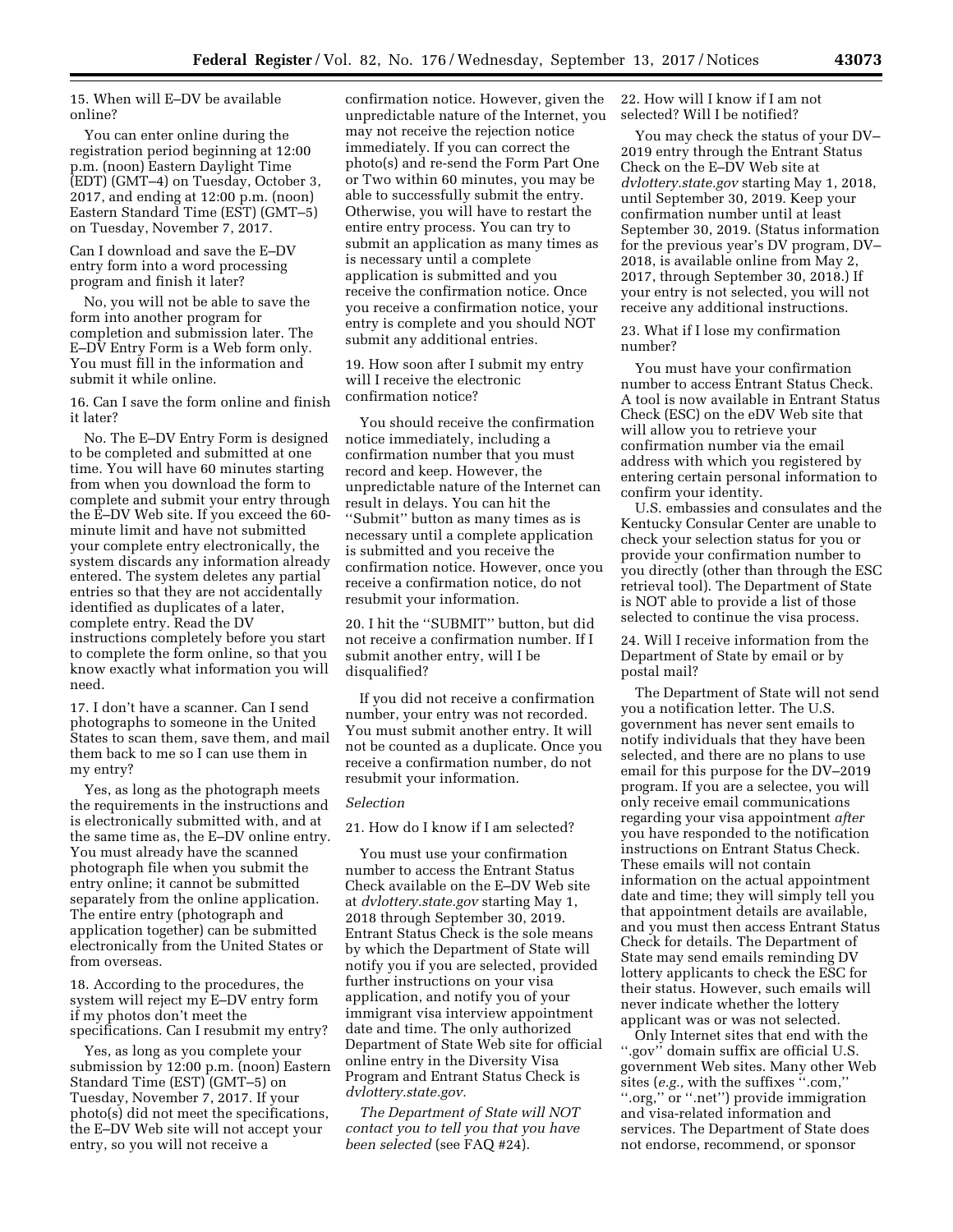any information or material on these other Web sites.

You may receive emails from websites that try to trick you into sending money or providing your personal information. You may be asked to pay for forms and information about immigration procedures, all which are available for free on the Department of State Web site or through U.S. embassy or consulate Web sites. Additionally, organizations or Web sites may try to steal your money by charging fees for DV-related services. If you send money to one of these organizations, you will likely never see it again. Also, do not send personal information to these Web sites, as it may be used for identity fraud/ theft.

These deceptive emails may come from people pretending to be affiliated with the Kentucky Consular Center or the Department of State. Remember, the U.S. government has never sent emails to notify individuals that they have been selected, and will not use email to notify selectees for the DV–2019 program. The Department of State will never ask you to send money by mail or by services such as Western Union.

# 25. How many individuals will be selected for DV–2019?

For DV–2019, 50,000 DV visas are available. Because it is likely that some of the first 50,000 persons who are selected will not qualify for visas or not pursue their cases to visa issuance, more than 50,000 entries will be selected to ensure that all of the available DV visas are issued. However, this also means that there will not be a sufficient number of visas for all those who are initially selected. To maximize use of all available visas, the Department of State may update Entrant Status Check to include additional selectees at any time before the program ends on September 30, 2019.

You can check the E–DV Web site's Entrant Status Check to see if you have been selected for further processing and your place on the list. Interviews for the DV–2019 program will begin in October 2018 for selectees who have submitted all pre-interview paperwork and other information as requested in the notification instructions. Selectees who provide all required information will be informed of their visa interview appointment through the E–DV Web site's Entrant Status Check four to six weeks before the scheduled interviews with U.S. consular officers at overseas posts.

Each month, visas will be issued to those applicants who are eligible for issuance during that month, visanumber availability permitting. Once all

of the 50,000 DV visas have been issued, the program will end. Visa numbers could be finished before September 2019. Selected applicants who wish to apply for visas must be prepared to act promptly on their cases. *Being randomly chosen as a selectee does not guarantee that you will receive a visa. Selection merely means that you are eligible to apply for a Diversity Visa, and if your rank number becomes eligible for final processing, you potentially may be issued a Diversity Visa. Only 50,000 visas will be issued to such applicants.* 

26. How will successful entrants be selected?

Official notifications of selection will be made through Entrant Status Check, available starting May 1, 2018, through at least September 30, 2019, on the E– DV Web site *dvlottery.state.gov.* The Department of State does not send selectee notifications or letters by regular postal mail or by email. Any email notification or mailed letter stating that you have been selected to receive a DV does not come from the Department of State and is not legitimate. Any email communication you receive from the Department of State will direct you to review Entrant Status Check for new information about your application. The Department of State will never ask you to send money by mail or by services such as Western Union.

All entries received from each region are individually numbered, and at the end of the entry period, a computer will randomly select entries from among all the entries received for each geographic region. Within each region, the first entry randomly selected will be the first case registered; the second entry selected will be the second case registered, etc. All entries received within each region during the entry period will have an equal chance of being selected. When an entry has been selected, the entrant will receive notification of his or her selection through the Entrant Status Check available starting May 1, 2018, on the E– DV Web site *dvlottery.state.gov.* If you are selected and you respond to the instructions provided online via Entrant Status Check, the Department of State's Kentucky Consular Center (KCC) will process your case until you are instructed to appear for a visa interview at a U.S. embassy or consulate or, if you are in the United States, until you apply to adjust status with USCIS in the United States.

27. I am already in the United States. If selected, may I adjust my status with USCIS?

Yes, provided you are otherwise eligible to adjust status under the terms of Section 245 of the Immigration and Nationality Act (INA), you may apply to USCIS for adjustment of status to permanent resident. You must ensure that USCIS can complete action on your case, including processing of any overseas spouse or children under 21 years of age, before September 30, 2019, since on that date your eligibility for the DV–2019 program expires. The Department of State will not approve any visa numbers or adjustments of status for the DV–2019 program after midnight EDT on September 30, 2019, under any circumstances.

28. If I am selected, for how long am I entitled to apply for a Diversity Visa?

If you are selected in the DV–2019 program, you are entitled to apply for visa issuance only during U.S. government fiscal year 2019, which is from October 1, 2018, through September 30, 2019. We encourage selectees to apply for visas as early as possible, once their lottery rank numbers become eligible for further processing.

*Without exception, all selected and eligible applicants must obtain their visa or adjust status by the end of the fiscal year.* There is no carry-over of DV benefits into the next year for persons who are selected but who do not obtain visas by September 30, 2019 (the end of the fiscal year). Also, spouses and children who derive status from a DV– 2019 registration can only obtain visas in the DV category between October 1, 2018 and September 30, 2019. Applicants who apply overseas will receive an appointment notification from the Department through Entrant Status Check on the E–DV Web site four to six weeks before the scheduled appointment.

29. If a DV selectee dies, what happens to the case?

If a DV selectee dies at any point before he or she has traveled to the United States or adjusted status, the DV case is automatically terminated. Any derivative spouse and/or children of the deceased selectee will no longer be entitled to a DV visa. Any visas that were issued to them will be revoked.

#### *Fees*

30. How much does it cost to enter the E–DV Program?

*There is no fee charged for submitting an electronic entry.* However, if you are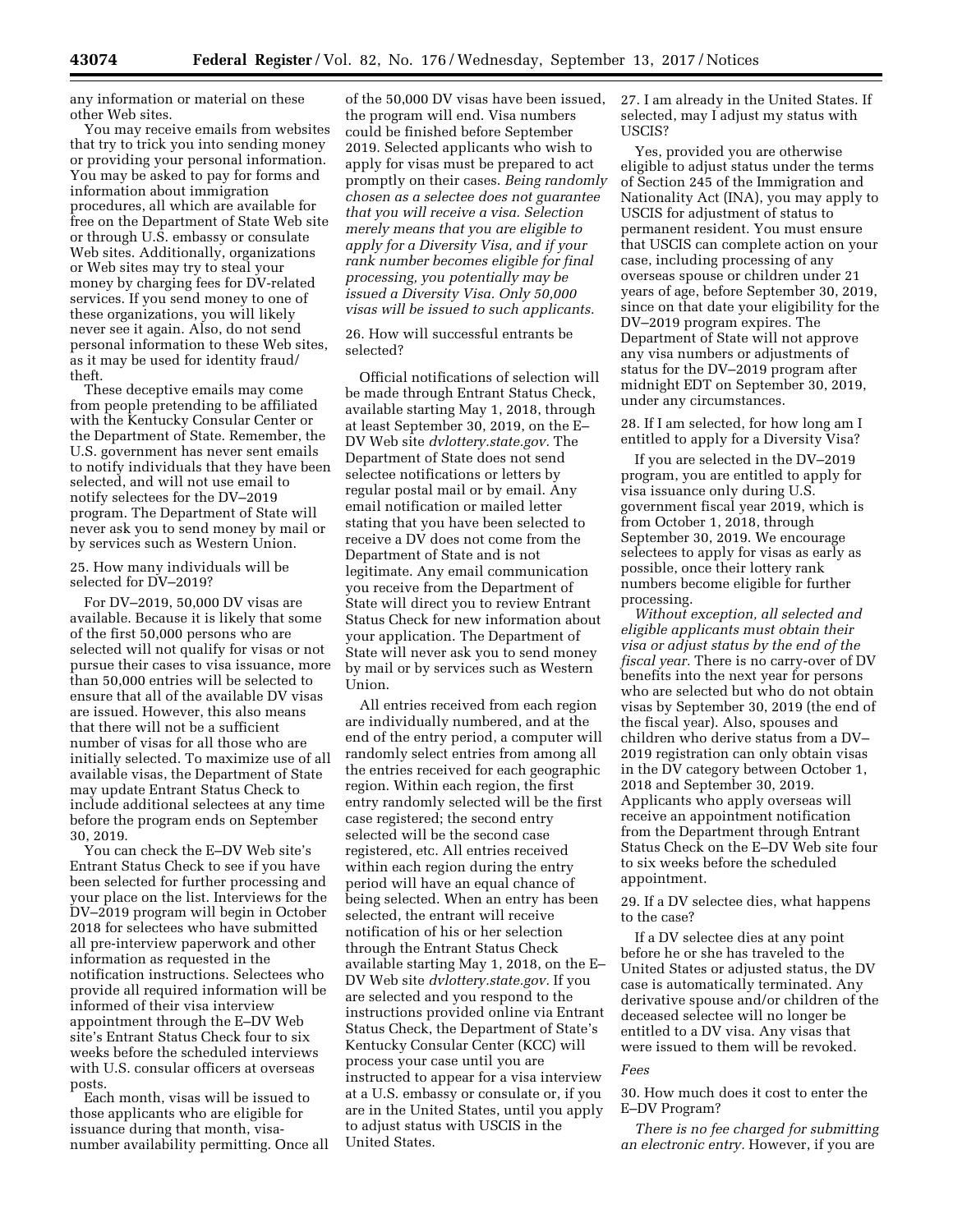selected and apply for a Diversity Visa, you must pay all required visa application fees at the time of visa application and interview directly to the consular cashier at the U.S. embassy or consulate. If you are a selectee already in the United States and you apply to USCIS to adjust status, you will pay all required application fees directly to USCIS. If you are selected, you will receive details of required DV and immigrant visa application fees with the instructions provided through the E–DV Web site at *dvlottery.state.gov.* 

31. How and where do I pay DV and Immigrant Visa fees if I am selected?

If you are a randomly selected entrant, you will receive instructions for the DV visa application process through Entrant Status Check at *dvlottery.state.gov.* You will pay all DV and immigrant visa application fees in person only at the U.S. embassy or consulate at the time of the visa application. The consular cashier will immediately give you a U.S. government receipt for payment. Do not send money for DV fees to anyone through the mail, Western Union, or any other delivery service if you are applying for an immigrant visa at a U.S. embassy or consulate.

If you are selected and you are already present in the United States and plan to file for adjustment of status with USCIS, the instructions page accessible through Entrant Status Check at *dvlottery.state.gov* contains separate instructions on how to mail adjustment of status application fees to a U.S. bank.

32. If I apply for A DV, but don't qualify to receive one, can I get a refund of the visa fees I paid?

No. Visa application fees cannot be refunded. You must meet all qualifications for the visa as detailed in these instructions. If a consular officer determines you do not meet requirements for the visa, or you are otherwise ineligible for the DV under U.S. law, the officer cannot issue a visa and you will forfeit all fees paid.

#### *Ineligibilities*

33. As a DV applicant, can I receive a waiver of any grounds of visa ineligibility? Does my waiver application receive any special processing?

DV applicants are subject to all grounds of ineligibility for immigrant visas specified in the Immigration and Nationality Act (INA). There are no special provisions for the waiver of any ground of visa ineligibility aside from those ordinarily provided in the INA, nor is there special processing for

waiver requests. Some general waiver provisions for people with close relatives who are U.S. citizens or Lawful Permanent Resident aliens may be available to DV applicants in some cases, but the time constraints in the DV program may make it difficult for applicants to benefit from such provisions.

# *DV Fraud Warning and Scams*

34. How can I report internet fraud or unsolicited email?

Please visit the *econsumer.gov* Web site, hosted by the Federal Trade Commission in cooperation with consumer-protection agencies from 17 nations. You may also report fraud to the Federal Bureau of Investigation (FBI) Internet Crime Complaint Center. To file a complaint about unsolicited email, visit the Department of Justice ''Contact Us'' page.

#### *DV Statistics*

35. How many visas will be issued in DV–2019?

By law, a maximum of 55,000 visas are available each year to eligible persons. However, in November 1997, the U.S. Congress passed the Nicaraguan Adjustment and Central American Relief Act (NACARA), which stipulates that beginning as early as DV–1999, and for as long as necessary, up to 5,000 of the 55,000 annually-allocated DVs will be made available for use under the NACARA program. The actual reduction of the limit began with DV–2000 and will remain in effect through the DV– 2019 program, so 50,000 visas remain for the DV program described in these instructions.

36. If I receive a visa through the DV program, will the U.S. Government pay for my airfare to the United States, help me find housing and employment, and/ or provide healthcare or any subsidies until I am fully settled?

No. The U.S. government will not provide any of these services to you if you receive a visa through the DV program. If you are selected to apply for a DV, you will need to demonstrate that you will not become a public charge in the United States before being issued a visa. This evidence may be in the form of a combination of your personal assets, an Affidavit of Support (Form I– 134) submitted by a relative or friend residing in the United States, an offer of employment from an employer in the United States, or other evidence.

# *List of Countries/Areas by Region Whose Natives Are Eligible for DV–2019*

The list below shows the countries whose natives are eligible for DV–2019, grouped by geographic region. Dependent areas overseas are included within the region of the governing country. USCIS identified the countries whose natives are not eligible for the DV–2019 program according to the formula in Section 203(c) of the INA. The countries whose natives are not eligible for the DV program (because they are the principal source countries of Family-Sponsored and Employment-Based immigration or ''high-admission'' countries) are noted after the respective regional lists.

Africa Algeria Angola Benin Botswana Burkina Faso Burundi Cameroon Cabo Verde Central African Republic Chad Comoros Congo Congo, Democratic Republic of the Cote D'Ivoire (Ivory Coast) Djibouti Egypt \* Equatorial Guinea Eritrea Ethiopia Gabon Gambia, The Ghana Guinea Guinea-Bissau Kenya Lesotho Liberia Libya Madagascar Malawi Mali Mauritania Mauritius Morocco Mozambique Namibia Niger Rwanda Sao Tome and Principe Senegal Seychelles Sierra Leone Somalia South Africa South Sudan Sudan Swaziland Tanzania Togo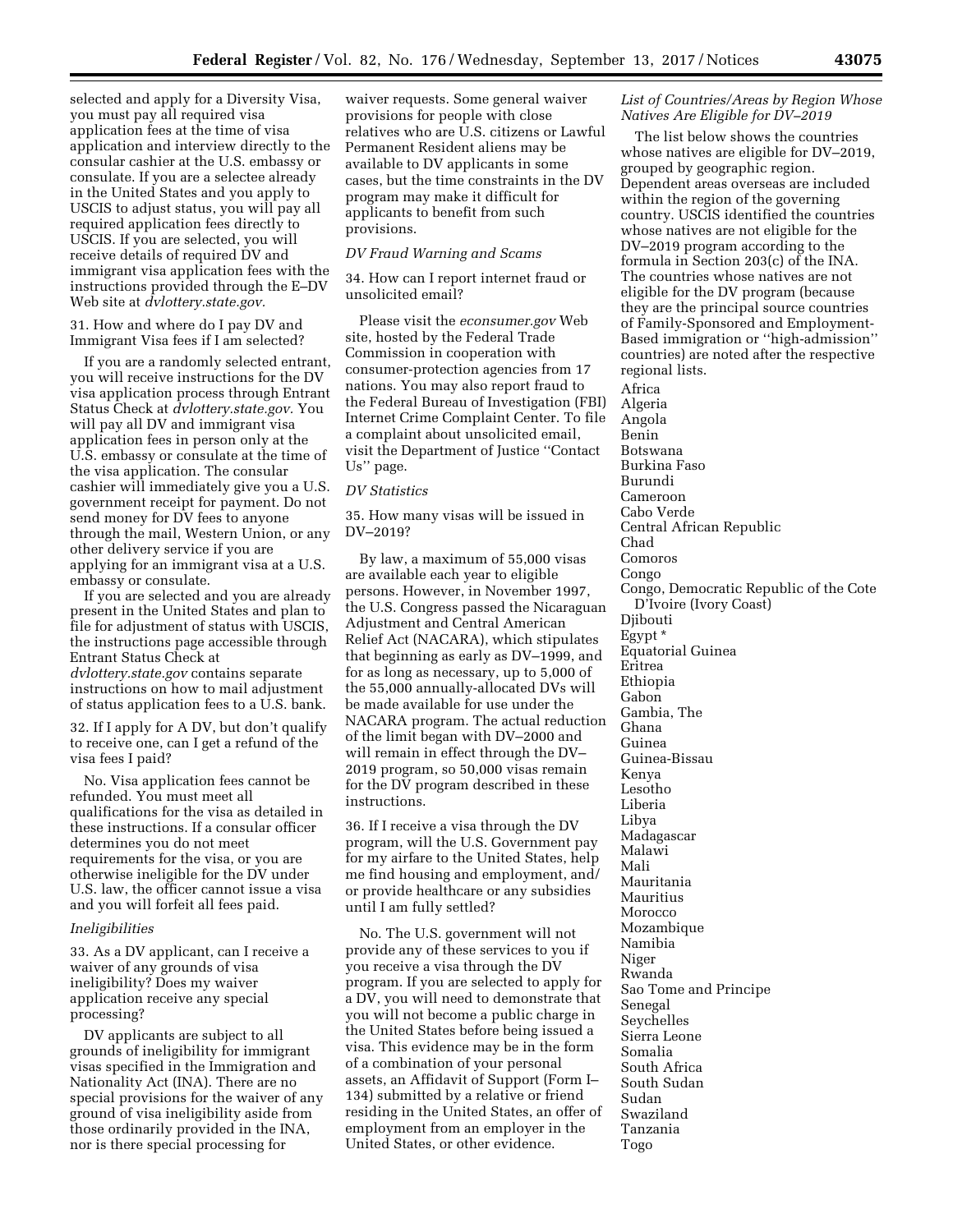| Tunisia                                     |
|---------------------------------------------|
| Uganda                                      |
| Zambia                                      |
| Zimbabwe                                    |
| * Persons born in the areas                 |
| administered prior to June 1967 by          |
| Israel, Jordan, Syria, and Egypt are        |
| chargeable, respectively, to Israel,        |
| Jordan, Syria, and Egypt. Persons born      |
| in the Gaza Strip are chargeable to         |
| Egypt; persons born in the West Bank        |
| are chargeable to Jordan; persons born      |
| in the Golan Heights are chargeable to      |
| Syria.                                      |
| In Africa, natives of Nigeria are not       |
| eligible for this year's diversity program. |
| Asia                                        |
| Afghanistan                                 |
| Bahrain                                     |
| Bhutan                                      |
| Brunei                                      |
| Burma                                       |
| Cambodia                                    |
| Hong Kong Special Administrative            |
| Region **                                   |
| Indonesia                                   |
| Iran                                        |
| lraq                                        |
| Israel *                                    |
| Japan                                       |
| Jordan *                                    |
| Kuwait                                      |
| Laos                                        |
| Lebanon                                     |
| Malaysia                                    |
| Maldives                                    |
| Mongolia                                    |
| Nepal                                       |
| North Korea                                 |
| Oman                                        |
| Qatar                                       |
| Saudi Arabia                                |
| Singapore                                   |
| Sri Lanka                                   |
| Syria *                                     |
| Taiwan **                                   |
| Thailand                                    |
| Timor-Leste                                 |
| <b>United Arab Emirates</b>                 |
|                                             |
| Yemen                                       |
| * Persons born in the areas                 |

Israel, Jordan, Syria, and Egypt are chargeable, respectively, to Israel, Jordan, Syria, and Egypt. Persons born in the Gaza Strip are chargeable to Egypt; persons born in the West Bank are chargeable to Jordan; persons born in the Golan Heights are chargeable to Syria.

\*\* For the purposes of the diversity program only, persons born in Macau S.A.R. derive eligibility from Portugal.

Natives of the following Asia Region countries are not eligible for this year's diversity program:

Bangladesh, China (mainland-born), India, Pakistan, South Korea,

Philippines, and Vietnam. Hong Kong S.A.R. (Asia region), Macau S.A.R. (Europe region, chargeable to Portugal), and Taiwan (Asia region) do qualify and are listed here. Europe Albania Andorra Armenia Austria Azerbaijan Belarus Belgium Bosnia and Herzegovina Bulgaria Croatia Cyprus Czech Republic Denmark (including components and dependent areas overseas) Estonia Finland France (including components and areas overseas) Georgia Germany Greece Hungary Iceland Ireland Italy Kazakhstan Kosovo Kyrgyzstan Latvia Liechtenstein Lithuania Luxembourg Macau Special Administrative Region \*\* Macedonia Malta Moldova Monaco Montenegro Netherlands (including components and dependent areas overseas) Northern Ireland \*\* Norway (including components and dependent areas overseas) Poland Portugal (including components and dependent areas overseas) Romania Russia San Marino Serbia Slovakia Slovenia Spain Sweden Switzerland Tajikistan Turkey Turkmenistan Ukraine Uzbekistan Vatican City

\*\* Macau S.A.R. does qualify and is listed above. For the purposes of the

diversity program only, persons born in Macau S.A.R. derive eligibility from Portugal.

Natives of the following European countries are not eligible for this year's DV program: Great Britain (United Kingdom). Great Britain (United Kingdom) includes the following dependent areas: Anguilla, Bermuda, British Virgin Islands, British Indian Ocean Territory, Cayman Islands, Falkland Islands, Gibraltar, Montserrat, Pitcairn, South Georgia and the South Sandwich Islands, St. Helena, and Turks and Caicos Islands. Note that for purposes of the diversity program only, Northern Ireland is treated separately; Northern Ireland does qualify and is listed among the qualifying areas. North America The Bahamas In North America, natives of Canada and Mexico are not eligible for this year's diversity program. Oceania Australia (including components and dependent areas overseas) Fiji Kiribati Marshall Islands Micronesia, Federated States of Nauru New Zealand (including components and dependent areas overseas) Palau Papua New Guinea Samoa Solomon Islands Tonga Tuvalu Vanuatu South America, Central America, and the Caribbean Antigua and Barbuda Argentina Barbados Belize Bolivia Chile Costa Rica Cuba Dominica Ecuador Grenada Guatemala Guyana Honduras Nicaragua Panama Paraguay Saint Kitts and Nevis Saint Lucia Saint Vincent and the Grenadines Suriname Trinidad and Tobago Uruguay Venezuela Countries in this region whose natives are not eligible for this year's diversity